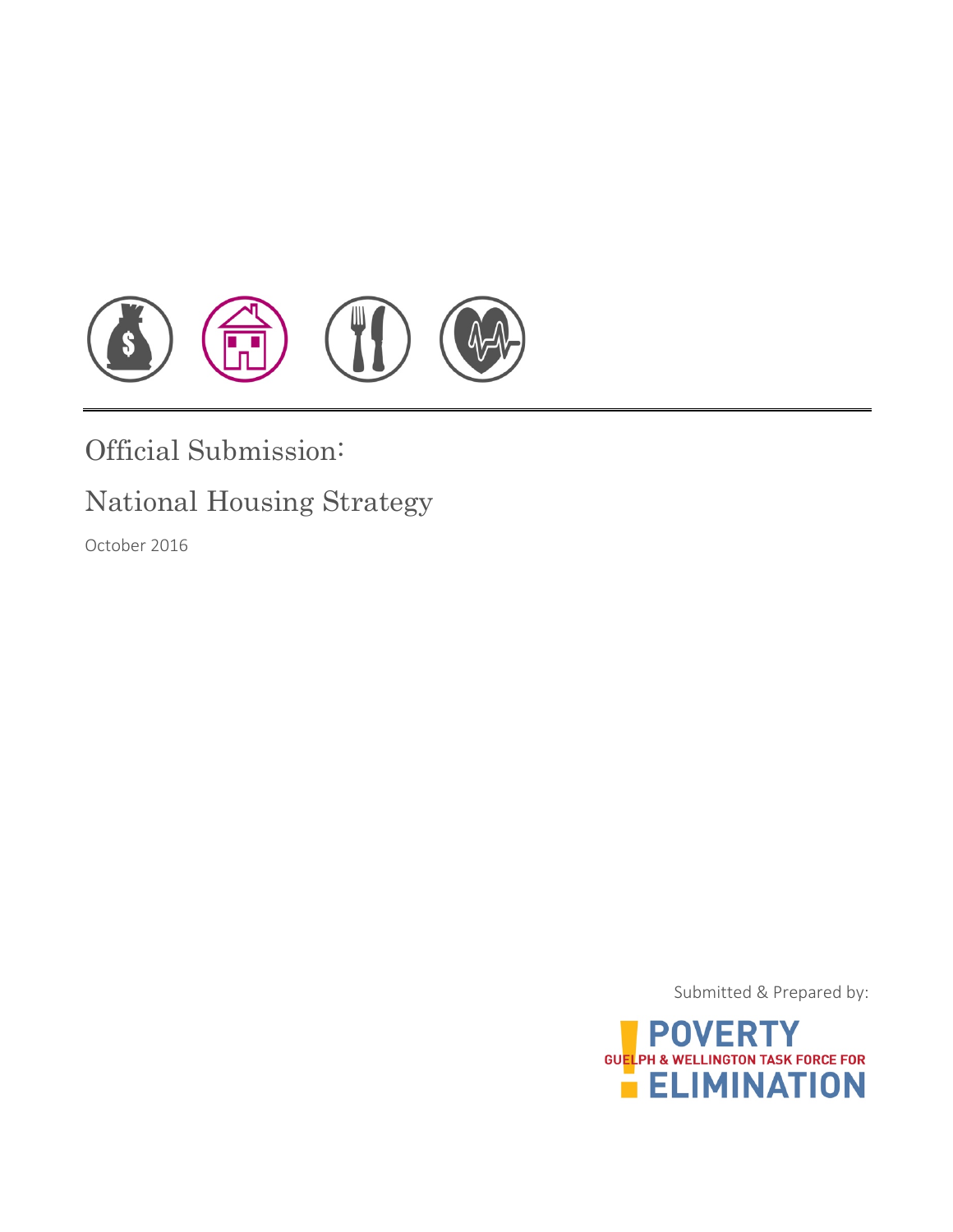# Introduction

The Guelph & Wellington Task Force for Poverty Elimination works collaboratively, informed by diverse voices of experience, to support local action and advocate for system and policy change that address the root causes of poverty. The Poverty Task Force (PTF) recognizes that affordable housing and homelessness are critical priorities, both locally and nationally, and believes that everyone should be able to find and maintain an appropriate, safe and affordable place to call home.<sup>1</sup> Meeting this outcome requires the Government of Canada to work in partnership with the provinces and territories to develop a comprehensive National Housing Strategy (NHS) that includes ambitious, time-bound goals that are concrete and measurable.

To help shape the NHS, the PTF engaged with local stakeholders to identify key housing and homelessness issues within the Guelph-Wellington community. Rather than discuss particular programs and policies for the NHS, we have chosen to discuss the principles we consider essential in the development of the strategy. It is our hope that this submission will be reviewed and considered by Minister Jean-Yves Duclos and the National Housing Strategy Team as a significant part of the consultation process that will inform the NHS.

# Principles

# End Homelessness

The NHS cannot just deal with housing. Homelessness is a serious problem across the country and is an unfortunate part of the housing spectrum. Housing First programs, supportive housing and other innovative solutions are required to solve this problem.

In 2016, 295 individuals were found to be experiencing homeless in Guelph-Wellington during a threeday period (April 25<sup>th</sup> – April 27<sup>th</sup>).<sup>2</sup> During this point-in-time count, the VI-SPDAT was used to help determine the best type of support and housing intervention for an individual by providing a score based on overall vulnerability and acuity (depth of need). Among adults, 57% scored high (permanent supportive housing needed), 38% scored medium (recommended for rapid re-housing) and only 7%

 <sup>1</sup> Guelph & Wellington Task Force for Poverty Elimination (2014). *Strategic Plan: 2014 – 2017.* Guelph & Wellington Task Force for Poverty Elimination. Retrieved online: http://www.gwpoverty.ca/wp-content/uploads/2014/01/2014-Strategic-Plan1.pdf

<sup>2</sup> Ellery, R. (2016). Guelph-Wellington Registry Week 2016. Guelph, ON: Guelph & Wellington Task Force for Poverty Elimination; 2016. Retrieved online: http://www.gw20khomes.ca/wp-content/uploads/2016/07/Guelph-Wellington-Registry-Week-2016.pdf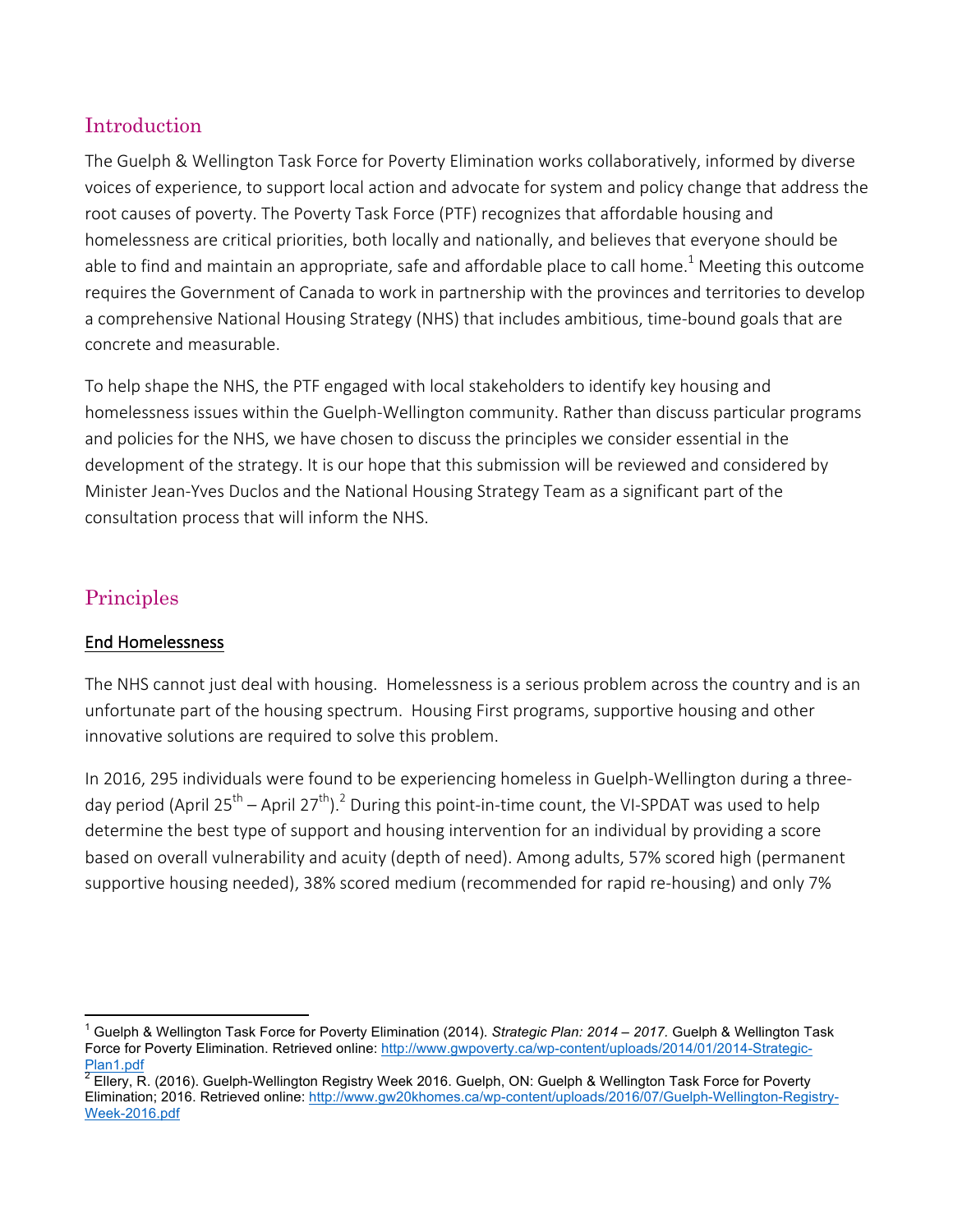scored low (no housing intervention or case management needed) . Among youth, 66% scored high, 34% scored medium; none scored low. $3$ 

The NHS must link housing for those exiting homelessness with the adequate and appropriate supports required to remain stably housed and integrated into community. Homelessness costs the country greatly through health care, judicial and other system costs. More importantly it personally costs those who experience homelessness in life expectancy and quality of life. To properly tackle this issue, homelessness and housing should be under the same federal ministry.

### Continue to maintain and support the existing social housing units in Canada

Canada has an inventory of 600,000 social housing units. Social Housing Providers are facing financial stress as the federal operating agreements expire. Some housing is being lost as affordable units; other units are receiving support from other levels of government to continue. Many need substantial repair and refurbishment.

Locally, there are 2,278 Rent-Geared-to-Income (RGI) units in Guelph and Wellington County.<sup>4</sup> With an average wait of 2.1 years on the County's Centralized Waiting List<sup>5</sup>, the supply struggles to meet demand. The first of six federal operating agreements between the County of Wellington and the Government of Canada expired in July 2016, with the remainder set to do so over the next few years. The end of these agreements could result in a loss of RGI units, reducing the supply of affordable housing options.

The federal government needs to ensure we maintain this valuable resource. Funds for both deferred maintenance and ongoing operating subsidies need to be built into the NHS to keep this valuable resource from disappearing over time. New federal provincial agreements with these housing providers, along with appropriate funding, should be pursued. The NHS should also build capacity in the non-profit housing development and management sector to deepen financial sustainability, improve asset management skills and allow for renewal of non-profit housing.

 

<sup>&</sup>lt;sup>3</sup> Ellery, R. (2016). Guelph-Wellington Registry Week 2016. Guelph, ON: Guelph & Wellington Task Force for Poverty Elimination; 2016. Retrieved online: http://www.gw20khomes.ca/wp-content/uploads/2016/07/Guelph-Wellington-Registry-Week-2016.pdf<br><sup>4</sup> County of Wellington (n.d.). *Wellington County Owned Housing.* County of Wellington. Retrieved online:

http://www.wellington.ca/en/socialservices/wellingtoncountyownedhousing.asp<br>5 County of Mallington.ca/en/socialservices/wellingtoncountyownedhousing.asp

<sup>5</sup> County of Wellington (2016). *Housing Services Status and Activity Report.* County of Wellington Social Services September 2016 Agenda. Retrieved online: http://www.wellington.ca/en/government/councilandstandingcommittees.asp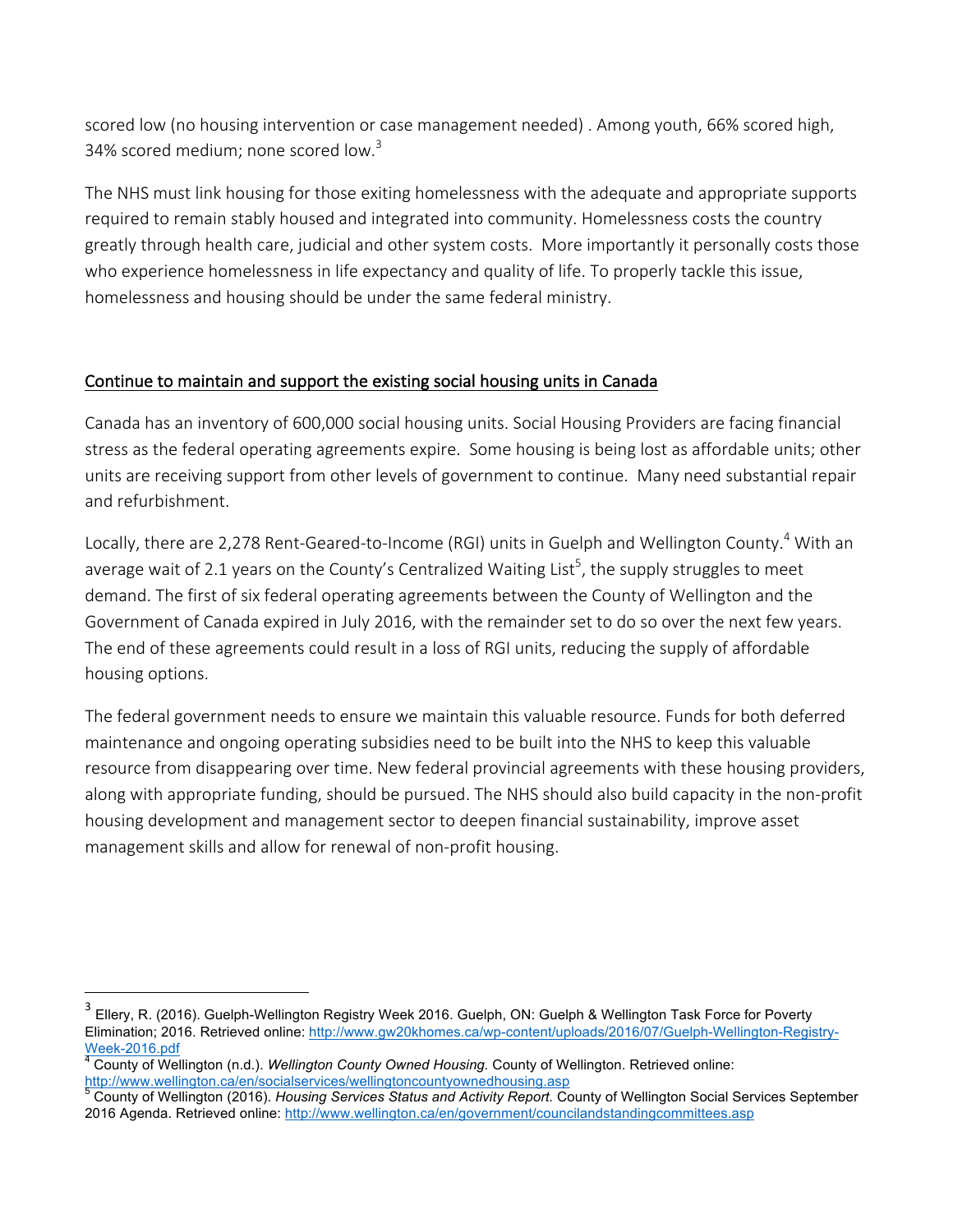# Increase construction and support operation of new affordable rental housing.

Many cities in Canada have vacancy rates less than the 3% considered essential to a balanced market. There has been little construction of purpose-built affordable rental housing in many centres for several decades. 

Over the past years, Guelph has consistently had one of the lowest vacancy rates in Canada and currently sits at 1.1%.<sup>6</sup> A recent report from the Canada Mortgage and Housing Corporation notes that, "despite the slightly rising vacancy rates, Guelph will continue to have one of the tightest rental markets in Ontario."<sup>7</sup>

A 2015 report from the City of Guelph noted that 217 purpose-built rental units were constructed from 2009 to 2013. Only one-third of the units are affordable, all of which are for seniors.<sup>8</sup> As a result, the City of Guelph was unable to meet its overall Official Plan target of 3% new construction to be affordable rental, except in 2012. $9$ 

The NHS needs to find a way to encourage production of new purpose built rental units, particularly in areas where the vacancy rate is very low. The background report to the 2014 State of Homelessness in Canada Report makes several concrete suggestions for programs that would encourage the production of affordable and market rental stock; we recommend it be reviewed as part of the input to the NHS.  $^{10}$ 

# Local flexibility

Different areas of the country have very different housing realities. Local governments and service agencies have the best knowledge to deal with housing realities in their area. Funding regulations for future housing programs need to be flexible enough to allow for different solutions in different parts of the country. Reporting requirements for funding received need to be reasonable and linked to the amount of funds received

The Province of Ontario's Community Homelessness Prevention Initiative (CHPI) is a good example of

 <sup>6</sup> Canada Mortgage and Housing Corporation (Spring 2016). *Housing Market Outlook: Kitchener-Cambridge-Waterloo and Guelph CMAs.* Canada Mortgage and Housing Corporation. Retrieved from: https://www.cmhcschl.gc.ca/odpub/esub/64323/64323\_2016\_B01.pdf?lang=en

<sup>7</sup> Canada Mortgage and Housing Corporation (Spring 2016). *Housing Market Outlook: Kitchener-Cambridge-Waterloo and Guelph CMAs.* Canada Mortgage and Housing Corporation. Retrieved from: https://www.cmhcschl.gc.ca/odpub/esub/64323/64323\_2016\_B01.pdf?lang=en

City of Guelph (2015). Affordable Housing Strategy: The Current State of Housing in the City of Guelph. City of Guelph. Retrieved online: http://guelph.ca/wp-content/uploads/100615\_AHS\_State\_of\_Housing\_ATTACHMENT\_2\_FINAL.pdf

<sup>9</sup> City of Guelph (2015). *Affordable Housing Strategy: The Current State of Housing in the City of Guelph*. City of Guelph. Retrieved online: http://guelph.ca/wp-content/uploads/100615\_AHS\_State\_of\_Housing\_ATTACHMENT\_2\_FINAL.pdf

<sup>&</sup>lt;sup>10</sup> Londerville, J. and Steele, M., (2014) Housing Policy Targeting Homelessness, Background report to the 2014 State of Homelessness in Canada Report for CAEH, http://homelesshub.ca/sites/default/files/SOHC2014-Backgrounder.pdf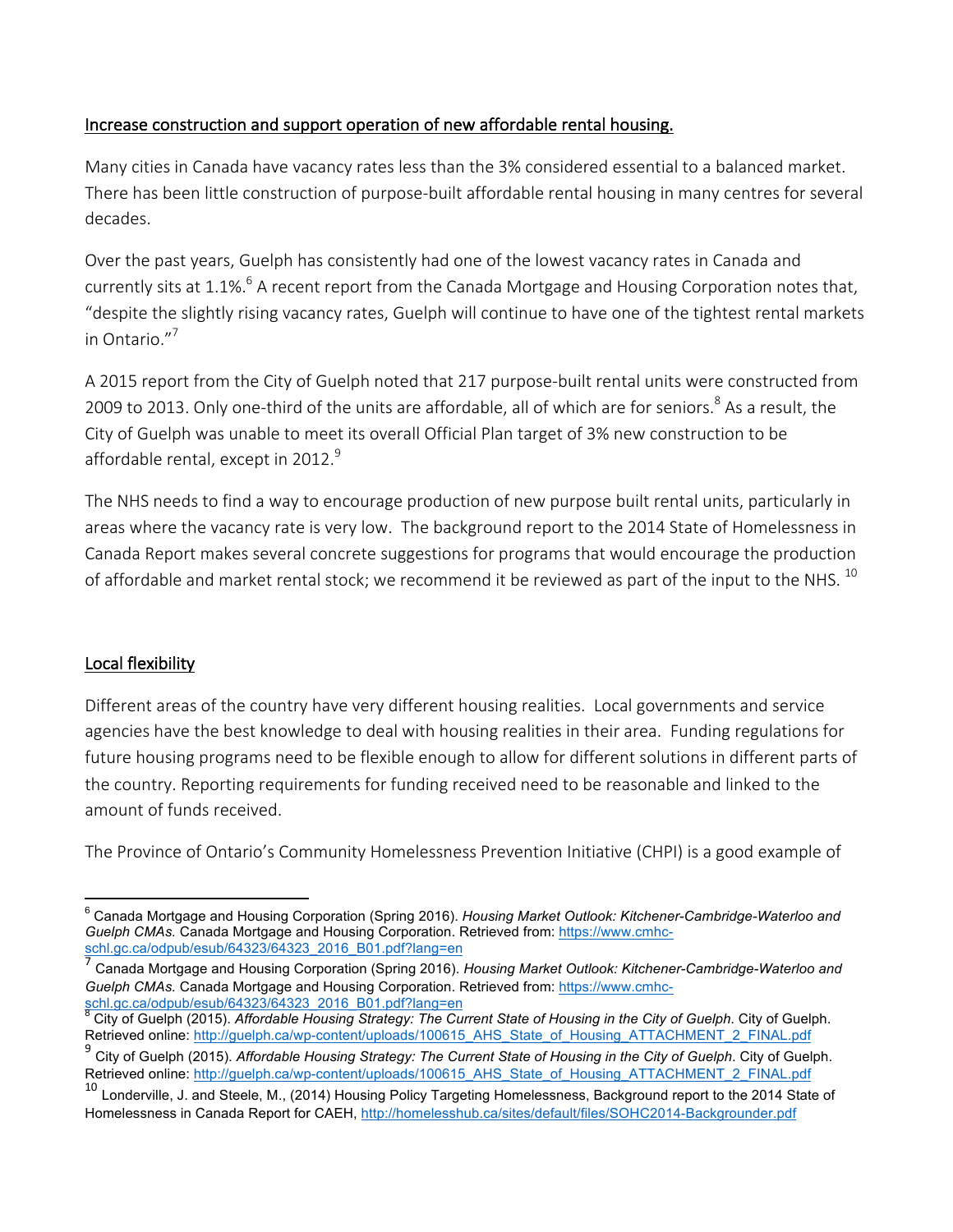how government funding can support local flexibility. Under CHPI, the province has outlined two provincial program outcomes and four service categories, but how Service Managers allocate funds within that framework is locally-driven, based on local relevancy and peoples' needs.<sup>11</sup>

#### Coordinate among federal government departments that affect housing markets

Canada Mortgage and Housing Corporation has primary responsibility for housing programs and presumably will be tasked with implementing the NHS. However, many other federal departments affect housing markets. For example, changing income tax regulations could make the construction of rental housing much more attractive to developers and investors. There needs to be a mechanism to engage these departments in the development of the NHS to use the full resources of the federal government to address the complex issues of affordable housing in Canada. There also needs to be ongoing monitoring and coordination among these departments when changes are made to assess the impact on housing markets.

As well, the housing problem for certain populations is an affordability/income problem. A new National Low Income Housing Benefit could assist those households who cannot access appropriate housing as a result of their income level. A pilot version of this was recently introduced in Ontario; this needs to be evaluated to ensure it is flexible enough to allow tenants to find housing in very tight markets and further enhanced and rolled out across the country.

#### Develop plans for consistent annual funding for housing programs, indexed to inflation

Housing program funding currently comes in spurts, as is often the case with extensions to the Investment in Affordable (IAH) program. It is nearly always announced late but with the caveat that all funds for the current year must be spent in that year. Local decisions makers are encouraged to find "shovel ready" projects. This works poorly for several reasons:

- The cost of land makes it prohibitive to buy land and bank it for the time when funding is announced
- In the urban context, affordable land often needs environmental clean-up, planning approvals, etc. all of which take time and resources.
- Under Federal/Provincial capital funding programs, the first installment of funding is not released until a building permit is issued. Groups without their own land/funds are challenged to have anything "shovel-ready"

As a result, this approach does not necessarily lead to the development of the most needed housing at the local level. The NHS needs to include a plan for predictable, stable funding flow to allow local

<sup>&</sup>lt;sup>11</sup> Government of Ontario (2012). Community Homelessness Prevention Initiative (CHPI). Retrieved online: http://www.mah.gov.on.ca/AssetFactory.aspx?did=10065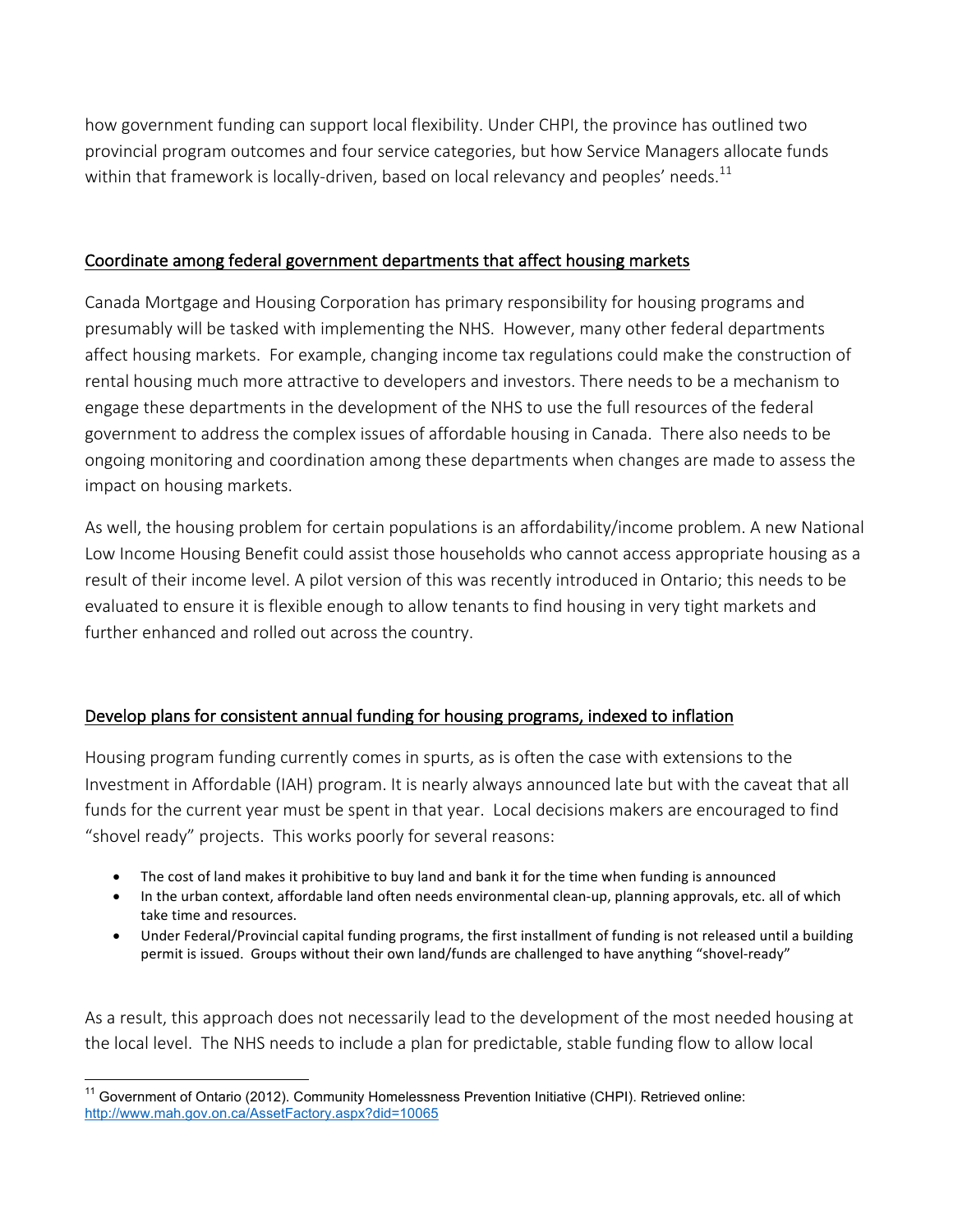decision makers to anticipate and build solutions. Knowledge of consistent funding over a longer time period would allow for better decision making and planning at the local level.

For example, the City of Guelph is currently working with a group planning to develop a community of mixed market, affordable home ownership and supportive rental housing on a City owned site. Knowing the amount and timing of funding for affordable housing would allow the group to plan the phasing of the development, particularly the affordable portions of it.

#### Develop clear transparent criteria for disbursing housing program funds to communities in need

Criteria for how funding is allocated to communities is currently not clear. Some measures, such as vacancy rates, levels of core housing need, shelter usage etc. should be used to inform the allocation levels to different areas of the country and these should be transparent to all.

A good example of this is the Investment in Affordable Housing (IAH) program. Funding allocations are based on the Service Manager's share of households and the number of households in core housing need, equally weighted. This is clearly outlined in the Investment of Affordable Housing in Ontario Program Guidelines.<sup>12</sup>

# **Conclusion**

The Poverty Task Force believes that engaging stakeholders in local communities is a critical element of any consultation process. We are pleased to have the opportunity to provide insights and recommendations to Minister Duclos and the National Housing Strategy Team on behalf of Guelph-Wellington. We look forward to seeing the results of what Canadians have shared during the consultation on November 22<sup>nd</sup>, 2016 and anticipate future opportunities to provide more in-depth recommendations and feedback moving forward.

<sup>&</sup>lt;sup>12</sup> Government of Ontario (2014). *Investment in Affordable Housing for Ontario (2014 Extension) Program Guidelines. Retrieve* online: http://www.mah.gov.on.ca/AssetFactory.aspx?did=12338